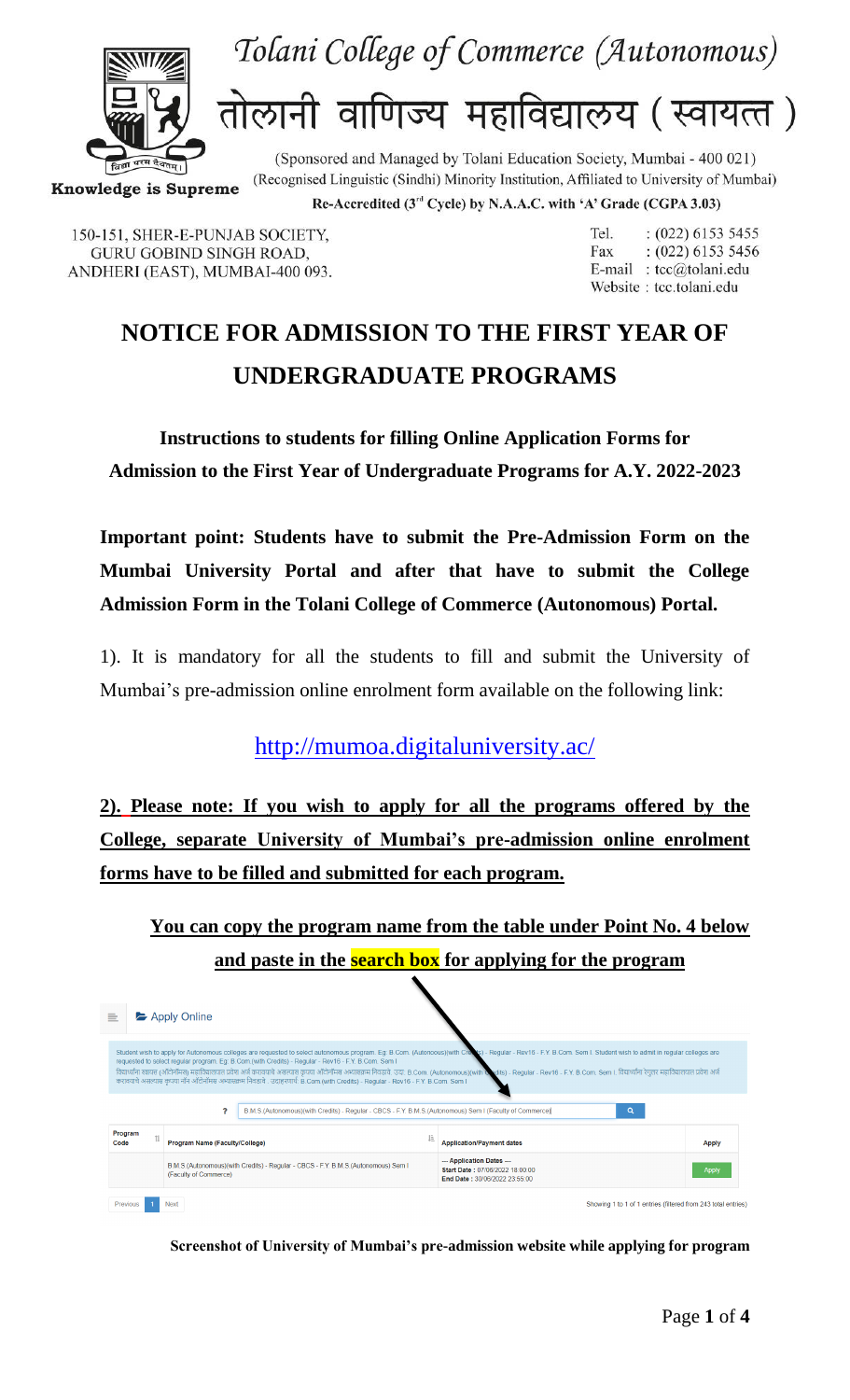3). After successful submission of this form, a registration number will be generated which has to be entered while filling Tolani College online admission form.

4). While filling the University Pre-Admission Form select the program from the list as indicated in the following table:

| <b>Undergraduate Programs</b> | <b>Program Name in University Portal which you have to select</b>     |  |  |
|-------------------------------|-----------------------------------------------------------------------|--|--|
| offered by the College        | while applying for Program                                            |  |  |
| B.Com. (Bachelor of           | B.Com. (Autonomous)(with Credits) - Regular - CBCS - F.Y.             |  |  |
| Commerce)                     | B.Com.(Autonomous) Sem I (Faculty of Commerce)                        |  |  |
| B.M.S. (Bachelor of           | B.M.S.(Autonomous)(with Credits) - Regular - CBCS - F.Y.              |  |  |
| Management Studies)           | B.M.S. (Autonomous) Sem I (Faculty of Commerce)                       |  |  |
| B.Com. (Accounting $&$        | B.Com. (A.and F.)(Autonomous)(with Credits) - Regular - CBCS -        |  |  |
| Finance)                      | F.Y. B.Com. (A. and F.)(Autonomous) Sem I (Faculty of Commerce)       |  |  |
| B.Com. (Banking &             | B.Com. (B.and I.)(Autonomous)(with Credits) - Regular - CBCS -        |  |  |
| Insurance)                    | F.Y. B.Com. (B. and I.)(Autonomous) Sem I (Faculty of Commerce)       |  |  |
| B.Com. (Financial             | B.Com. (F.M.)(Autonomous)(with Credits) - Regular - CBCS - F.Y.       |  |  |
| Markets)                      | B.Com. (F.M.)(Autonomous) Sem I (Faculty of Commerce)                 |  |  |
| B.Sc. (Information            | B.Sc. (I.T.) (Autonomous) (with Credits) - Regular - CBCS - F.Y.B.Sc. |  |  |
| Technology) - $B.Sc.(I.T.)$   | (I.T.) (Autonomous) Sem I (Faculty of Science)                        |  |  |
| B.B.A. in Logistics           | B.B.A(Autonomous)(with Credits) - Regular - CBCS - Logistics -        |  |  |
|                               | F.Y.B.B.A.(Autonomous) Sem I (Faculty of Commerce)                    |  |  |

## **Links for submission of the Online Admission Form of Tolani College of Commerce (Autonomous)**

| In-house students for the<br><b>B.Com. Program</b>                                   | https://cimsstudent.mastersofterp.in/                  |
|--------------------------------------------------------------------------------------|--------------------------------------------------------|
| In-house students for all<br>the other programs                                      | https://enrollonline.co.in/Registratio<br>n/Apply/TCCM |
| Outsider (other colleges)<br>students who have passed<br>$12^{th}$ Std. / equivalent | https://enrollonline.co.in/Registratio<br>n/Apply/TCCM |
| exams for all the programs                                                           |                                                        |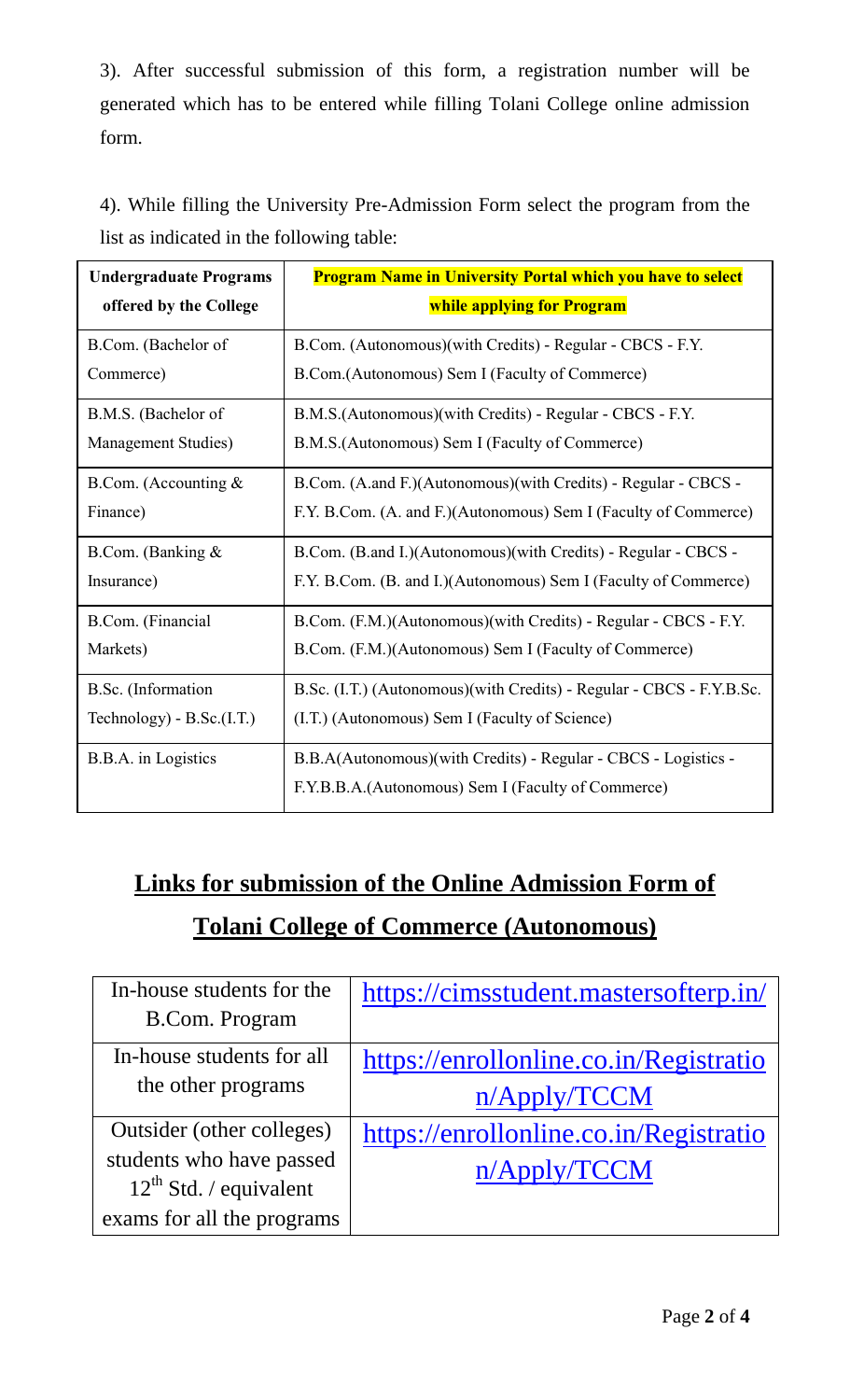**Note: For F.Y.B.COM., admissions to In-House Students will be given on first come first serve basis as per the schedule given below:**

**Schedule as per the University of Mumbai circular No.: Enrol./Elg./Admission/(2022-23)/385/of 2022/ dated 20th June, 2022.**

**Dates for Online Admission including payment of fees for In-House Students (Students who have passed HSC from Tolani College) and Minority Quota for F.Y.B.COM.**

**Thursday, June 9 th 2022 to** 

**Saturday, June 25 th 2022 upto 1.00 pm**

**Students to select the following on the University Portal:**

**B.Com. (Autonomous)(with Credits) - Regular - CBCS - F.Y.** 

**B.Com.(Autonomous) Sem I (Faculty of Commerce)**